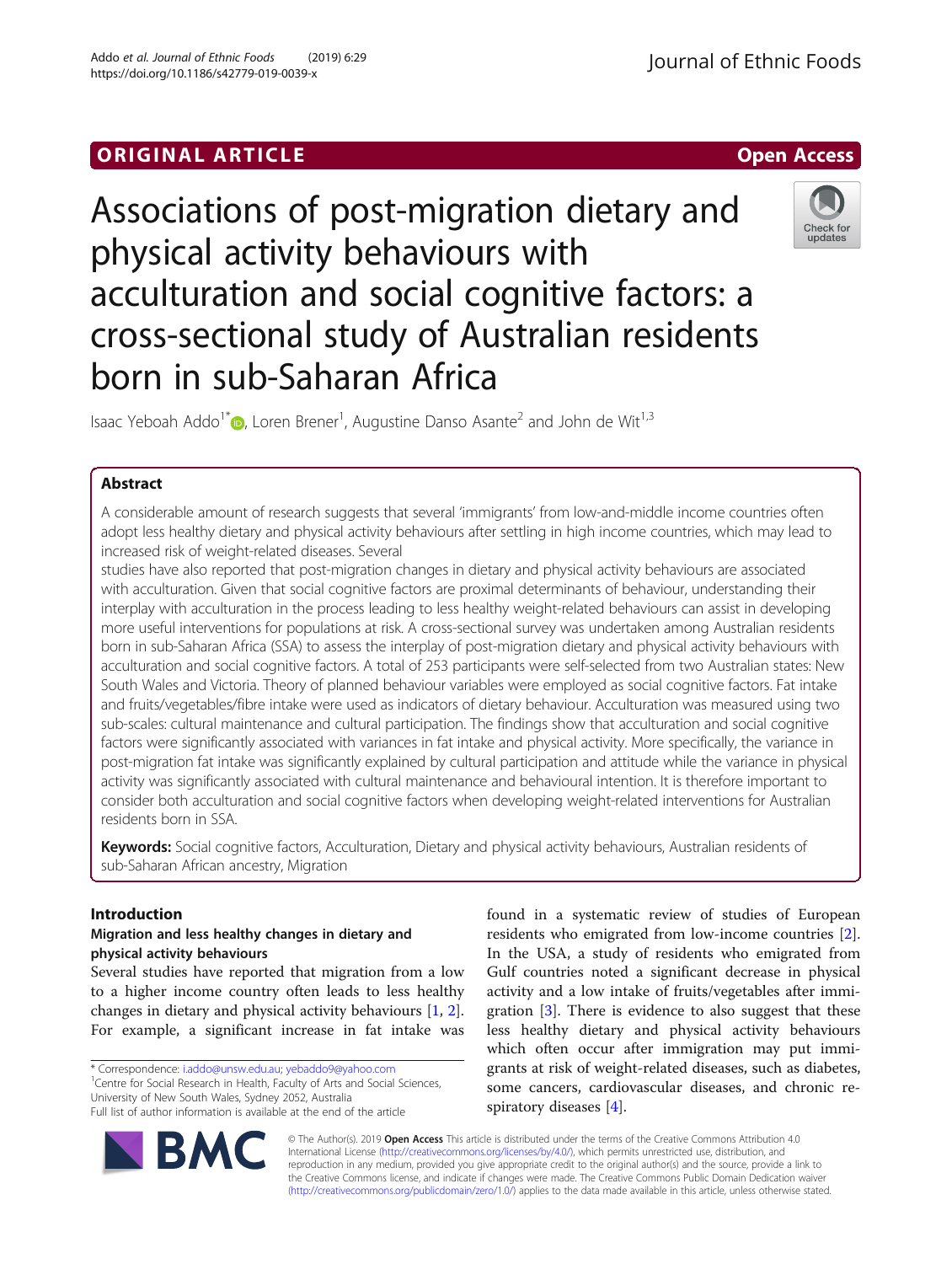## Australian residents born in sub-Saharan Africa

In 2014, a screening project organised by the Western Melbourne Regional Development Australia noted that 68% of Australian residents of African ancestry were overweight, obese, or morbidly obese, which was higher than the national average of 61.3% [\[5\]](#page-7-0). Findings from several previous studies indicate that post-migration changes in dietary and physical activity behaviours may contribute to these weight-related issues  $[1, 6, 7]$  $[1, 6, 7]$  $[1, 6, 7]$  $[1, 6, 7]$  $[1, 6, 7]$ . However, there is a dearth of research examining the factors associated with changes in dietary and physical activity behaviours among Australian residents born in sub-Saharan Africa (SSA).

## Factors associated with less healthy changes in dietary and physical activity behaviours

Given that less healthy changes in dietary and physical activity behaviours have negative health implications for immigrants [\[4](#page-7-0)], it is important to understand the factors that influence post-migration dietary and physical activity behaviours. Previous studies have attributed post-migration changes in dietary and physical activity behaviours to acculturation [\[1](#page-7-0)–[3](#page-7-0)]. Acculturation may be defined as "a dual process of cultural and psychological change that takes place as a result of contact between two or more cultural groups and their individual members" [\[8\]](#page-7-0). A number of acculturation theorists have suggested that various behaviour trajectories can emerge after people migrate from their own countries of birth to new countries and these behaviour trajectories can be categorised into two broad aspects: cultural maintenance (i.e. keeping one's own culture after getting in contact with other dominant culture(s)) and/or cultural participation (i.e. adopting the mainstream culture of the host country at the expense of one's own culture) [[9](#page-7-0)–[11\]](#page-8-0). It is however believed that the tendency for a person to maintain his/her own culture and/or adopt the culture of a different group of people is often influenced by group-level factors (i.e. broad social, cultural, economic, environmental and structural factors) [[8](#page-7-0), [12\]](#page-8-0). For instance, a group of migrants from SSA can replace their familiar traditional food by new food options in a Western country, due to limited availability of the familiar food in the host country. On an individual-level, social cognitive factors (e.g. a person's intention and attitude), which are theorised extensively as proximal determinants of behaviour, may mediate the influence of acculturation on post-migration behaviours [\[13](#page-8-0)– [15](#page-8-0)]. Despite the importance of social cognitive factors in understanding the processes leading to behaviour patterns, little empirical research has tested their interplay with acculturation in understanding post-migration dietary and physical activity behaviours.

## Theory of planned behaviour

Theory of planned behaviour, which is a widely known social cognitive theory, has been employed in this study

to help explain variations in post-migration dietary and physical activity behaviours  $[16]$  $[16]$ . According to the theory of planned behaviour, human behaviour is influenced by three main factors: beliefs about the likely results of a behaviour (behavioural beliefs), beliefs about the expectations of significant others (normative beliefs), and beliefs that people can perform a behaviour in the presence of discouraging situations (control beliefs) [\[16](#page-8-0)]. Behavioural beliefs produce favourable or unfavourable attitudes towards the behaviour (attitude), normative beliefs often result in behaviours that are supported by significant others (subjective norms), and control beliefs produce the power to perform the behaviour (perceived behavioural control [[16\]](#page-8-0). Together, attitude, subjective norm, and perceived behavioural control lead to the formation of a behavioural intention, and this intention is considered the immediate determinant of behaviour [\[16\]](#page-8-0).

## Study aims

Examining the association of post-migration dietary and physical activity behaviours with acculturation from an approach that considers the influence by social cognitive factors may be important for developing more effective interventions for populations at risk. Using fat intake, fruits/vegetables/fibre intake, and physical activity among Australian residents born in sub-Saharan Africa as indicators of post-migration weight-related behaviours, this quantitative study examined whether the interplay between weight-related behaviours and acculturation is mediated by attitudes, subjective norm, perceived behavioural control, and intention. Additionally, the study investigated the extent to which the variations in post-migration dietary and physical activity behaviours can be explained by acculturation and social cognitive factors.

## Methods

#### Study design

A cross-sectional community-based survey was conducted in two Australian states: New South Wales (NSW) and Victoria. These two states host the largest population of Australian residents of sub-Saharan African (SSA) ancestry [[17](#page-8-0)]. The survey was administered online and in hard copy.

## Ethical considerations

Ethics approval (Reference Number: HC17018) was received from the Human Research Ethics Committee of the University of New South Wales. The study was conducted in accordance with the National Health and Medical Research Council's (NHMRC) National Statement on Ethical Conduct in Human Research.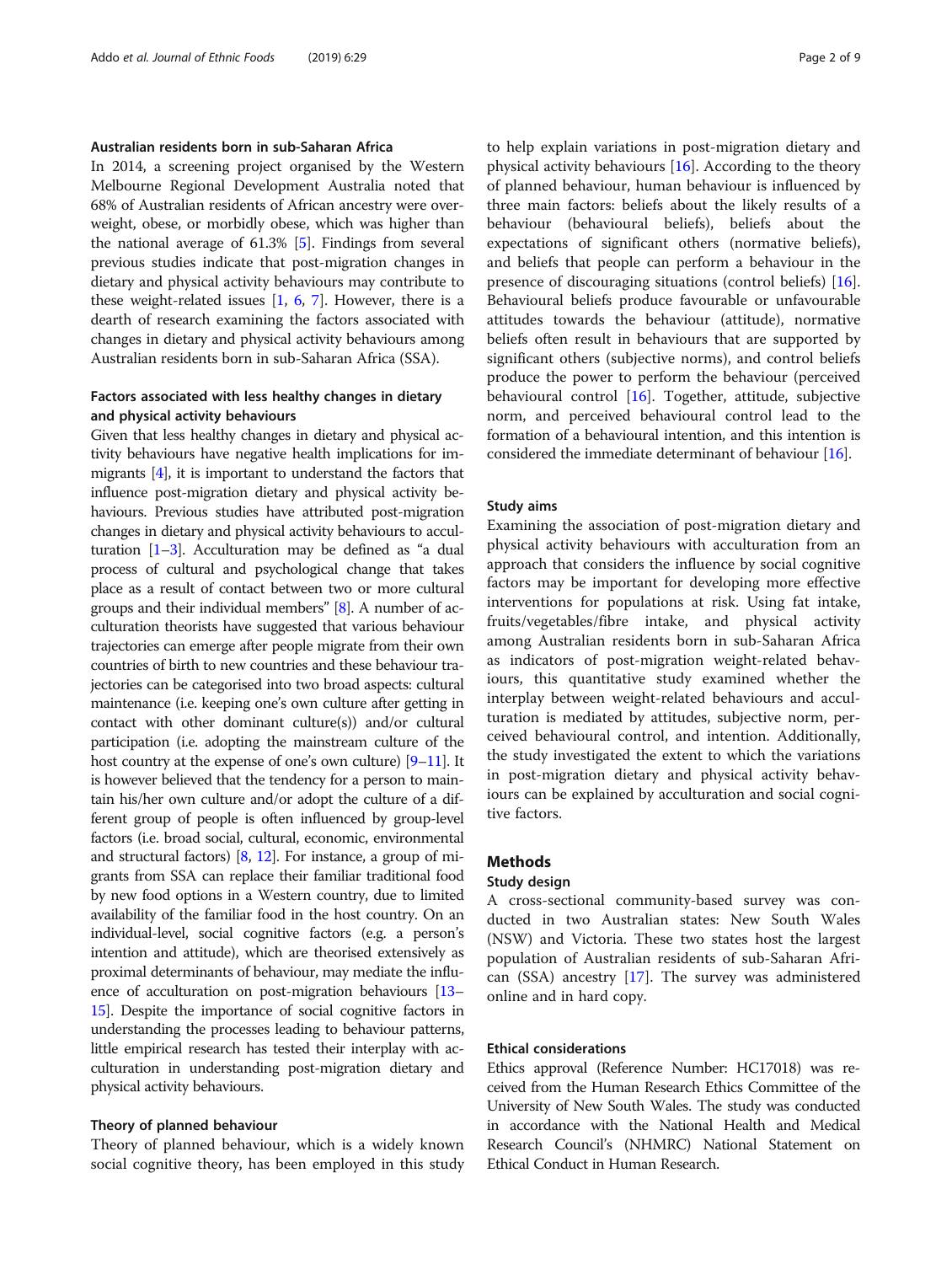## Study participants

Participants were required to be current residents of Australia, to have resided in Australia for at least 12 continuous months, be born in a SSA country, and to have lived in a SSA country until at least 18 years of age. The study excluded white Australians of SSA ancestry as their food culture is known to be similar to Western food culture [[18\]](#page-8-0).

## Research settings

There is a long history of population movement between Africa and Australia [[19\]](#page-8-0). It is known that most Australian residents of African ancestry are concentrated in metropolitan areas, because of the search for job opportunities upon arrival in the country [[19](#page-8-0)]. In his study analysing the history of migration between Africa and Australia, Hugo [[19\]](#page-8-0) further highlighted that Sydney and Melbourne, which are the respective capital cities of the states of New South Wales (NSW) and Victoria, are the main metropolis hosting the largest population of Australian residents of SSA ancestry [[19](#page-8-0)]. It is estimated that about 380,000 Australian residents were born in Africa [\[17](#page-8-0)], with people emigrating from over forty SSA countries [[17](#page-8-0)].

#### Participant recruitment

The study was advertised at African community gatherings (e.g. in churches, mosques, and weddings). Flyers, posters, and word-of-mouth were the main modes of advertisements. To increase awareness of the study among the target population, some African community organisations (e.g. Carers of Africa Inc.) were consulted to assist with promoting the research. Using the social communication platforms (e.g. email, WhatsApp and community meetings) of these organisations, eligible persons were invited to voluntarily participate in the study. Participants were self-selected to ensure the inclusiveness of persons from diverse backgrounds. This self-selected method was considered best for this difficult-to-access population but may not yield a representative sample [[1\]](#page-7-0). To address this limitation, a minimum quota of 50 participants was allotted to each of four distinguished SSA sub-regions of origin: Western Africa, Eastern Africa, Central Africa, and Southern Africa.

## Data collection

Data were collected from November 2017 to September 2018. After pre-testing the survey among ten volunteers, the survey was extended to the target population. The survey was distributed in hard copy and was selfcomplete; however, a researcher was available to provide assistance when required. Interested and eligible persons who could not complete the survey instantly were directed to an online version developed using Qualtrics software. The survey questions focused on retrospective, current, and prospective fat intake, fruits/vegetables/ fibre intake, and physical activity. Of the 304 paper surveys that were distributed, 221 were completed and returned by participants. In addition, 32 surveys were completed online making a total of 253 completed surveys. Based on Cohen's power analysis, a sample size of 253 was deemed sufficient for a significant analysis [\[20](#page-8-0)].

## Measures

## Acculturation

To assess acculturation, the Vancouver Index of Acculturation (VIA) was employed  $[21]$  $[21]$ . VIA has two subscales, cultural maintenance (heritage dimension) and cultural participation (mainstream dimension). VIA is bi-dimensional and comprises 20 Likert-scale type items  $(1 = \text{disagree to } 9 = \text{agree})$ . The Likert-scale type items focused on several domains including cultural values, social relationships, and adherence to tradition. Higher or lower scores on an item indicate that the participant had stronger or weaker connections with either their heritage culture or Australian mainstream culture.

## Social cognitive factors

Measures of the social cognitive factors were developed using recommended guidelines provided by Ajzen [\[16](#page-8-0)]. It is important to note that separate social cognitive measures were developed for fat intake, fruits/vegetables/fibre intake, and physical activity. Scores ranged from 1 to 7, with 1 representing 'the lowest rating on an item', 4 representing 'indifference', and 7 representing 'the highest rating'.

## Attitude

Attitude was measured using six items with each item comprising seven semantic differential scales (i.e. extremely bad-extremely good, extremely useful-extremely useless, extremely unreasonable-extremely reasonable, extremely pleasant-extremely unpleasant, extremely uncomfortable-extremely comfortable, very interestingvery boring). An example of the questions asked about attitude was: "How would you describe it, if you would be eating fruits/vegetables/fibre every day, for the next 3 months?"

## Subjective norm

Subjective norm was measured using three items with seven semantic differential scales (i.e. perfectly correctnot correct at all, strongly agree-strongly disagree, extremely unlikely-extremely likely). An example of a statement about subjective norm was: "Most people who are important to me want me to eat meaty/oily/fatty foods".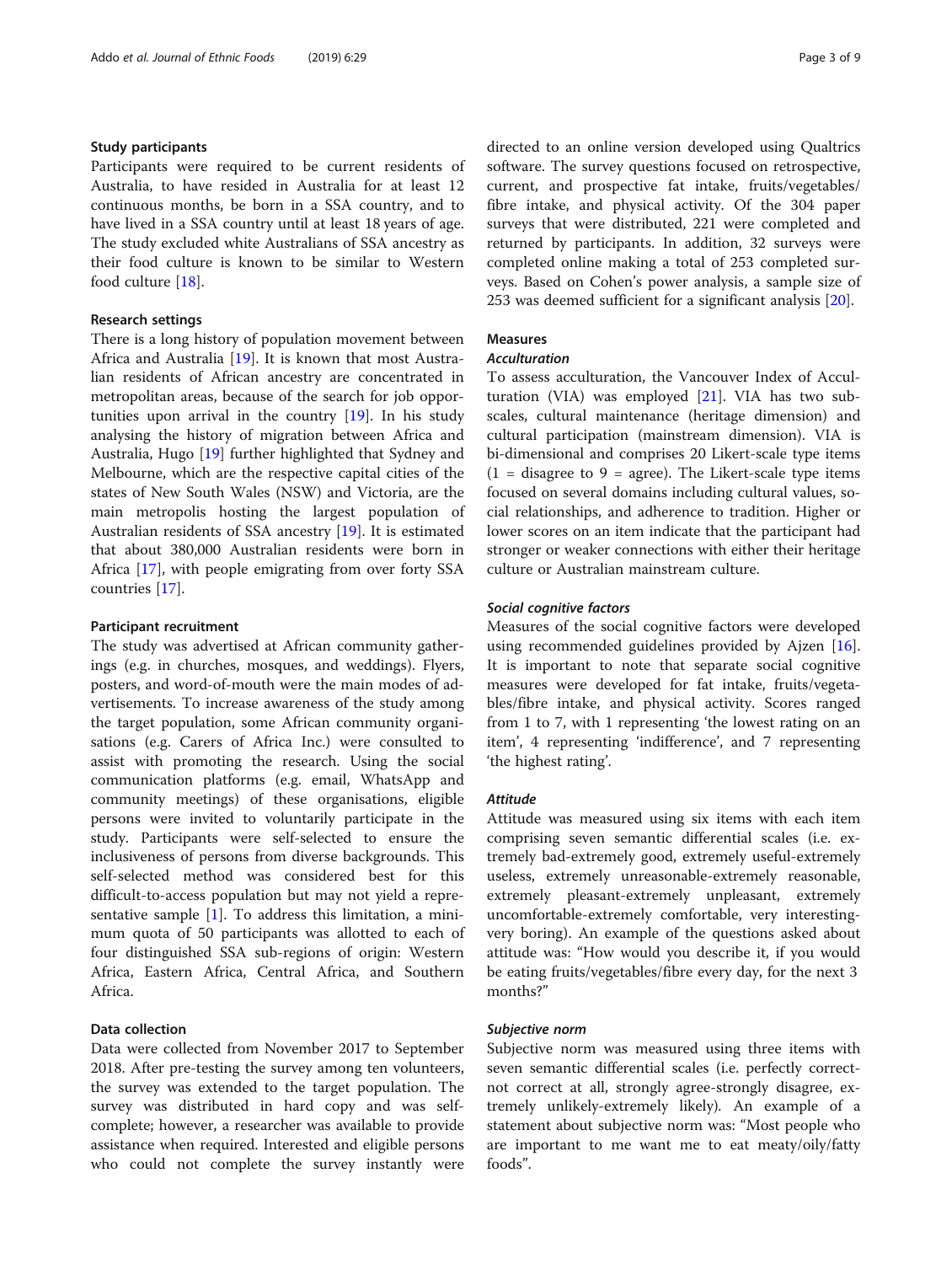## Perceived behavioural control

Perceived behavioural control was measured using two items with seven semantic differential scales (i.e. definitely true-definitely false, strongly disagree-strongly agree). An example of a statement about perceived behavioural control was: "I am confident that I can do 150 minutes moderate-intensity exercise or 75 minutes vigorous-intensity exercise per week, in the forthcoming month".

## Intention

Intention was measured using two items on a seven semantic differential scale (extremely unlikely-extremely likely, strongly agree-strongly disagree). An example of a statement about intention was: "I plan to do at least 150 minutes moderate-intensity exercise or 75 minutes vigorous-intensity exercise in the forthcoming month".

## Dietary behaviour

Fat intake Block's self-reported fat intake screener was adopted for measuring post-migration consumption of fat and cholesterol [\[22](#page-8-0)]. This is a 17-item selfadministered screener that asks participants for frequency of food intake [\[22\]](#page-8-0). Frequency of food intake was assessed with the following response options: (a) 1 month or less, (b) 2–3 times a month, (c) 1–2 times a week, (d) 3–4 times a week, and (e) 5 times or more a week [\[22](#page-8-0)]. In scoring fat intake, each response option was given a numeric value; 1 month or less = 0; 2–3 times a month = 1;  $1-2$  times a week = 2;  $3-4$  times a week = 3; and 5 times a week or more =  $4$  [\[22](#page-8-0)]. Scores at or below 7 indicate very low-fat intake (i.e. less than 25% of energy from fats), scores between 8 and 14 indicate average fat intake (i.e. between 30 and 35% of energy from fats), scores between 15 and 22 indicate high fat intake (i.e. above 35% of energy from fats), and scores above 23 indicate very high fat intake (i.e. 40 to 50% of energy from fats) [\[22](#page-8-0), [23](#page-8-0)].

Fruits, vegetables and fibre intake Block's fruits/vegetables/fibre intake screener was employed to capture post-migration intake of fruits, vegetables, and fibre (fruits/vegetables/fibre) [\[22](#page-8-0)]. This is a 9-item selfadministered screener that assesses food intake on a weekly or daily basis. Similar to the fat intake screener, each food item was assigned various response options with associated numeric values: less than  $1$  week = 0; once a week = 1;  $2-3$  times a week  $= 2$ ; 4–6 times a week  $= 3$ ; once a day  $= 4$ ; and twice or more a day = 5. Scores below 11 indicate low fruits/vegetables/fibre intake [[22\]](#page-8-0).

#### Physical activity

To measure physical activity behaviour, version 2 of WHO's Global Physical Activity Questionnaire (GPAQ) was adopted [[24](#page-8-0)]. This comprises 16 questions that capture physical activity undertaken in different behavioural domains: activity at work, travel to and from places, recreational activities, and sedentary behaviour [[24\]](#page-8-0). Total physical activity was calculated as the sum of the total minutes of activity computed for each domain [\[24](#page-8-0)].

It is worthy to note that 83 participants with physical activity data were excluded from the calculation of total physical activity based on the strict GPAQ guidelines. For instance, participants who did not provide the number of days of engagement in physical activity at work but provided hours were excluded from the sample to promote accuracy of the findings. Therefore, 170 out of the 253 participants were eligible for consideration in the calculation of total physical activity.

## Data analysis

Internal consistency for all scales was measured using Cronbach's alpha and the values ranged from .71 to .90 as shown in Table [1.](#page-4-0) Means and standard deviations were computed for acculturation, social cognitive factors, and the dietary and physical activity behaviours. To identify potential mediators in the relationship between post-migration dietary and physical activity behaviours and acculturation, zero-order correlations were also conducted for all the variables.

Hierarchical linear regression was used to assess associations of the dietary and physical activity behaviours with acculturation and social cognitive factors. In the first step, the acculturation variables (cultural maintenance and cultural participation) were entered. In step 2, the social cognitive factors pertaining to the specific behaviours (fat intake, fruits/vegetables/ fibre intake, physical activity) were added to the equation, after acculturation was controlled. After all sets of variables were entered separately for each specific behaviour, the overall model and each independent variable were assessed in terms of the extent to which they explained variance in the dietary and physical activity behaviours.

Checks were conducted to ensure that the data did not violate key assumptions. Multicollinearity tests displayed small correlations ( $r < 0.5$ ,  $N = 253$ ) among participant characteristics; none of the participant characteristics had tolerance  $(1-r^2)$  near zero. Outliers, normality, linearity, homoscedasticity, and independence of residuals were inspected in residuals scatterplots as well as normal probability plots, which showed no violation of key assumptions.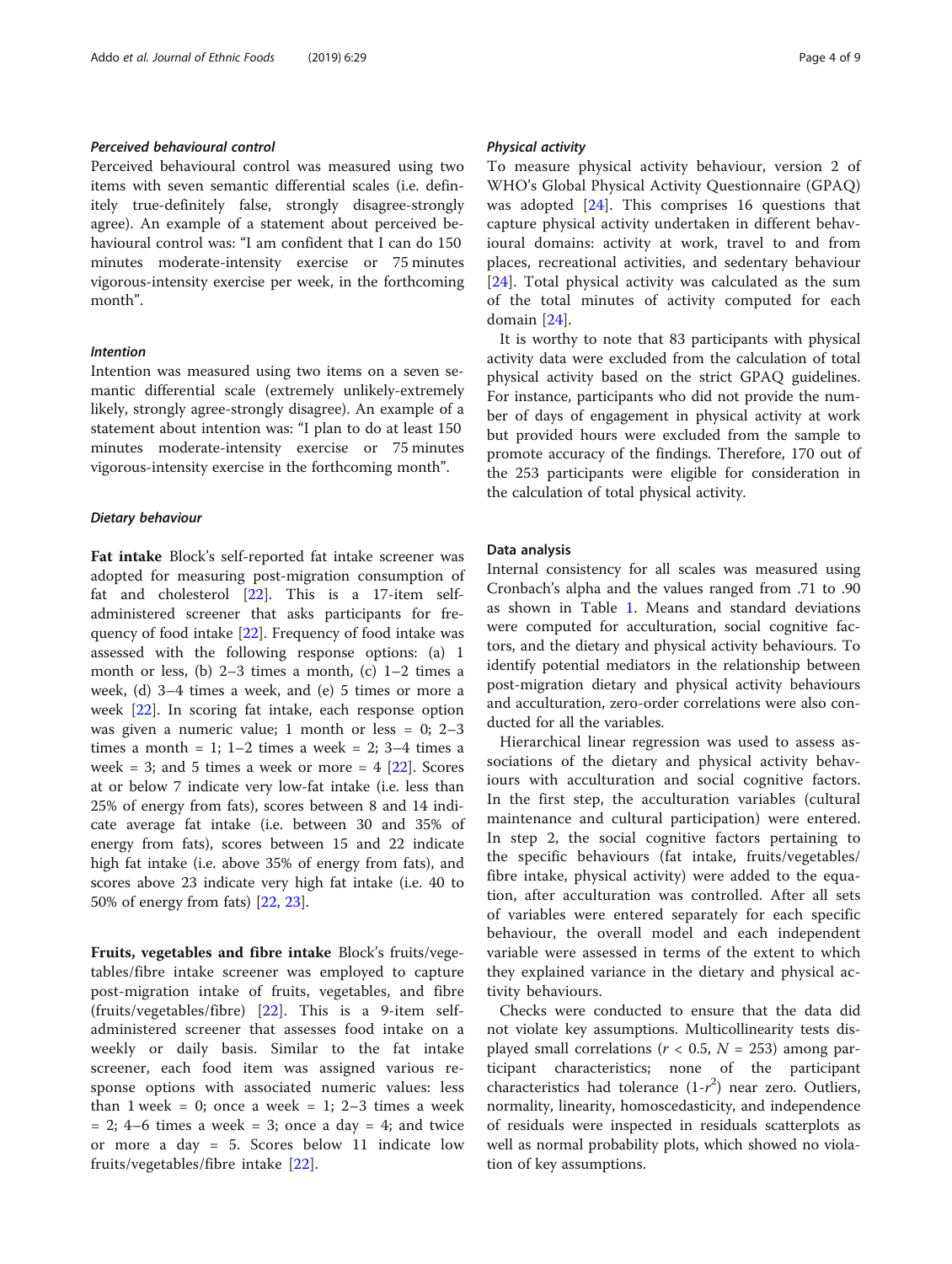#### <span id="page-4-0"></span>Table 1 Participant characteristics

|                                                                      | a    | Mean   | <b>SD</b> |
|----------------------------------------------------------------------|------|--------|-----------|
| Acculturation                                                        |      |        |           |
| Cultural maintenance                                                 | 0.90 | 711    | 1.63      |
| Cultural participation                                               | 0.87 | 5.25   | 1.59      |
| Attitude                                                             |      |        |           |
| Attitude towards fat intake                                          | 0.86 | 3.06   | 1.29      |
| Attitude towards fruits/vegetables/fibre intake                      | 0.86 | 4.54   | 1.42      |
| Attitude towards physical activity                                   | 0.80 | 4.24   | 1.25      |
| Subjective norm                                                      |      |        |           |
| Subjective norm for fat intake                                       | 0.74 | 3.90   | 1.62      |
| Subjective norm for fruits/vegetables/<br>fibre intake               | 0.71 | 4.76   | 1.62      |
| Subjective norm for physical activity                                | 0.72 | 4.22   | 1.51      |
| Perceived behavioural control                                        |      |        |           |
| Perceived behavioural control for fat intake                         | 0.75 | 4.72   | 1.48      |
| Perceived behavioural control for fruits/<br>vegetables/fibre intake | 0.71 | 4.04   | 1.63      |
| Perceived behavioural control for<br>physical activity               | 0.71 | 4.29   | 1.45      |
| Intention                                                            |      |        |           |
| Intention for fat intake                                             | 0.71 | 3.50   | 1.54      |
| Intention for fruits/vegetables/fibre intake                         | 0.76 | 4.29   | 1.62      |
| Intention for physical activity                                      | 0.71 | 4.06   | 1.51      |
| Dietary and physical activity behaviour                              |      |        |           |
| Fat intake                                                           | 0.88 | 25.25  | 21.81     |
| Fruits/vegetables/fibre intake                                       | 0.82 | 16.37  | 2.73      |
| Physical activity                                                    |      | 178.29 | 176.76    |

## Results

## Participant characteristics

As shown in Table 1, a mean of  $7.11$  (SD = 1.63) was recorded for cultural maintenance whereas cultural participation recorded a mean of 5.25 (SD = 1.59). With the exception of attitude towards fat intake (mean = 3.06, SD = 1.29), subjective norm for fat intake (mean = 3.90, SD = 1.62), and intention for fat intake (mean =  $3.30$ , SD =  $1.54$ ), none of the social cognitive variables was below the midpoint of 4. Using Block's cut-off as a reference [\[22\]](#page-8-0), the average fat intake can be described as high in the sample (mean =  $25.25$ , SD =  $21.81$ ). Fruits/vegetables/fibre intake (mean =  $16.37$ , SD =  $12.73$ ) was well above Block's 11point cut-off [\[22\]](#page-8-0). The average amount of physical activity was 178 min  $(SD = 176.76)$  a week, which can be considered as an acceptable physical activity level, according to the standard of the World Health Organization [\[24\]](#page-8-0).

#### Mediating role of social cognitive factors

One of the objectives of this study was to assess whether the relationship between post-migration dietary and

physical activity behaviours and acculturation is mediated by social cognitive factors. According to Kenny [[25\]](#page-8-0), in a mediation analysis, the independent variable should correlate with the mediator and dependent variables. As can be seen in Table [2](#page-5-0), none of the social cognitive factors were in line with Kenny's criteria and, as a result, could not be considered as mediators in the interplay between post-migration dietary and physical activity behaviours and acculturation.

## Association of weight-related behaviours with acculturation and social cognitive factors

Since there was no mediation, analysis that followed focused on the extent to which variations in postmigration dietary and physical activity behaviours were explained by acculturation and social cognitive factors. As can be seen in Table [3,](#page-6-0) acculturation explained 8% of the variance in fat intake  $(F (2, 250) = 11.1, p < 0.000)$ , with cultural participation ( $\beta = 0.29$ , t (2, 250) = 4.71, p < 0.000) emerging as a significant independent covariate in the equation. The addition of social cognitive factors produced an additional 4% significant increment in the amount of variance explained in fat intake  $(R^2 \text{ change} =$ 0.04,  $F$  (4, 246) = 5.59,  $p = 0.000$ ), with attitude towards fat intake ( $\beta$  = 0.12, t (4, 246) = 2.00,  $p$  = 0.040) emerging as a significant independent covariate in the equation.

Furthermore, acculturation explained 2% of the variance in fruits/vegetables/fibre intake ( $F(2, 250) = 2.8$ ,  $p$ = 0.061), with cultural participation emerging as a significant independent covariate in the equation. However, the addition of social cognitive factors did not produce a significant increment in the amount of variance explained in fruits/vegetables/fibre intake  $(R^2 \text{ change} =$ 0.03,  $F(4, 246) = 2.82, p = 0.061$ .

Table [3](#page-6-0) also shows that acculturation significantly explained 4% of the variance in physical activity  $(F(2, 167))$  $= 3.3, p = 0.038$ , with cultural maintenance emerging as a significant independent covariate in the equation. The addition of social cognitive factors produced an additional 5% significant increment in the amount of variance explained in physical activity ( $R^2$  change = 0.05, F  $(4, 163) = 2.56$ ,  $p = 0.022$ ), with intention for physical activity ( $\beta$  = -0.17, t (4, 246) = -2.08, p = 0.039) emerging as a significant independent covariate in the equation.

## **Discussion**

This study sought to examine whether social cognitive factors mediate relationships between post-migration dietary and physical activity behaviours and acculturation among Australian residents born in sub-Saharan Africa (SSA). Additionally, the study aimed to investigate the extent to which acculturation and social cognitive factors explain variations in post-migration dietary and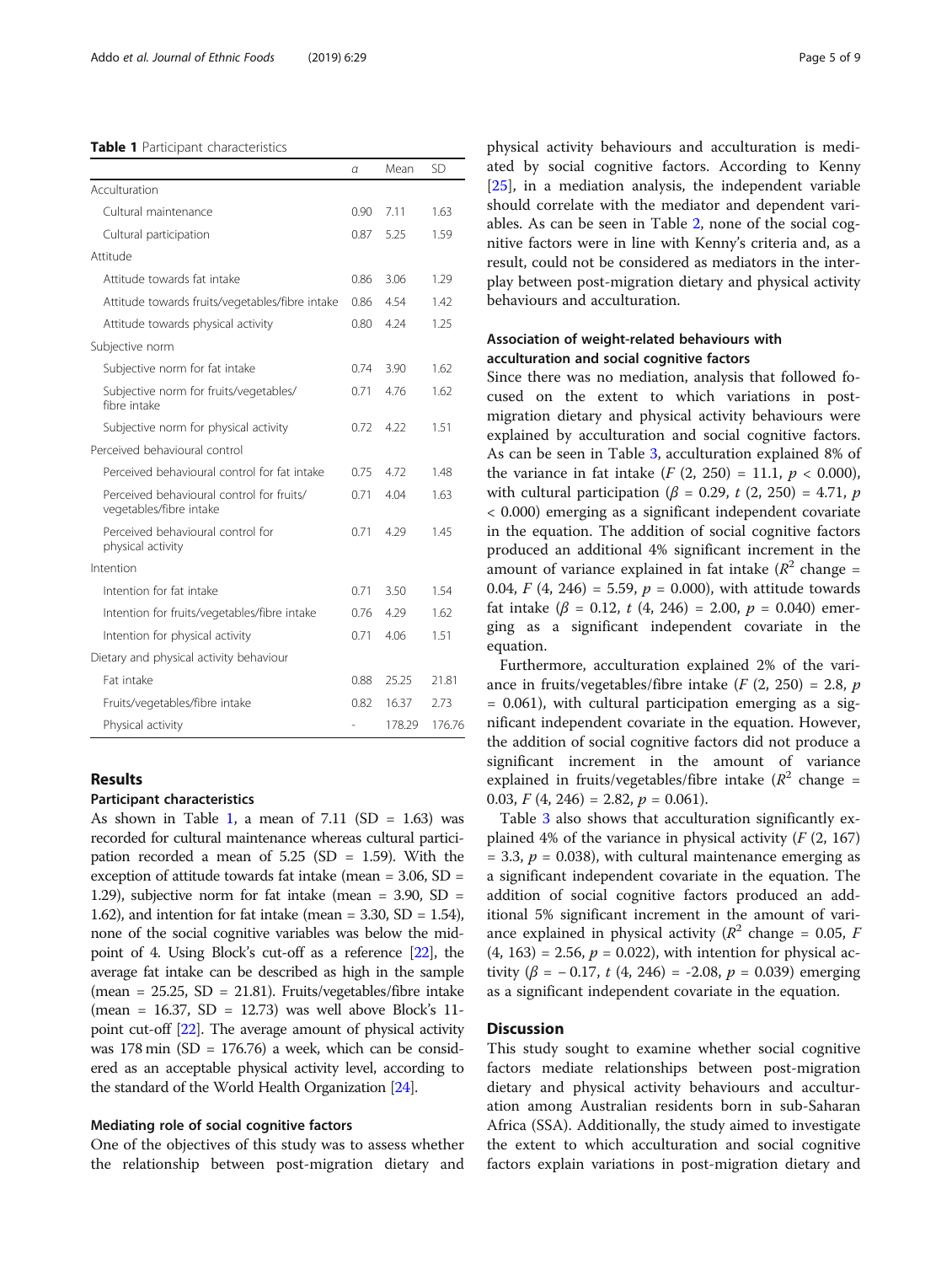<span id="page-5-0"></span>

| Table 2 Associations of dietary and physical activity behaviours with acculturation and social cognitive factors |  |
|------------------------------------------------------------------------------------------------------------------|--|
|------------------------------------------------------------------------------------------------------------------|--|

| Participant characteristics                                          | Acculturation           |                           | Dietary and physical activity behaviours |                                   |                      |  |
|----------------------------------------------------------------------|-------------------------|---------------------------|------------------------------------------|-----------------------------------|----------------------|--|
|                                                                      | Cultural<br>maintenance | Cultural<br>participation | Fat intake                               | Fruits/vegetables/fibre<br>intake | Physical<br>activity |  |
|                                                                      | $r(p$ value)            | $r(p$ value)              | $r(p$ value)                             | $r(p$ value)                      | $r(p$ value)         |  |
| Acculturation                                                        |                         |                           |                                          |                                   |                      |  |
| Cultural maintenance                                                 |                         |                           | 0.022<br>(0.733)                         | $-0.004(0.955)$                   | 0.194(0.011)         |  |
| Cultural participation                                               |                         |                           | 0.286<br>(0.000)                         | 0.148(0.018)                      | $-0.020$<br>(0.792)  |  |
| Attitude                                                             |                         |                           |                                          |                                   |                      |  |
| Attitude towards fat intake                                          | $-0.08(0.222)$          | 0.01(0.886)               | 0.13<br>(0.035)                          |                                   |                      |  |
| Attitude towards fruits/vegetables/fibre intake                      | $-0.05(0.396)$          | 0.11(0.071)               |                                          | 0.03(0.600)                       |                      |  |
| Attitude towards physical activity                                   | 0.02(0.735)             | 0.17(0.006)               |                                          |                                   | $-0.07(0.344)$       |  |
| Subjective norm                                                      |                         |                           |                                          |                                   |                      |  |
| Subjective norm for fat intake                                       | 0.04(0.498)             | 0.01(0.947)               | 0.14<br>(0.024)                          |                                   |                      |  |
| Subjective norm for fruits/vegetables/fibre intake                   | 0.12(0.056)             | 0.14(0.031)               |                                          | 0.05(0.430)                       |                      |  |
| Subjective norm for physical activity                                | 0.10(0.129)             | 0.18(0.004)               |                                          |                                   | $-0.08(0.309)$       |  |
| Perceived behavioural control                                        |                         |                           |                                          |                                   |                      |  |
| Perceived behavioural control for fat intake                         | 0.03(0.663)             | 0.08(0.204)               | 0.05<br>(0.466)                          |                                   |                      |  |
| Perceived behavioural control for fruits/vegetables/<br>fibre intake | 0.02(0.721)             | 0.10(0.105)               |                                          | 0.02(0.763)                       |                      |  |
| Perceived behavioural control for physical activity                  | $-0.09(0.162)$          | 0.16(0.011)               |                                          |                                   | $-0.142$<br>(0.065)  |  |
| Intention                                                            |                         |                           |                                          |                                   |                      |  |
| Intention for fat intake                                             | $-0.13(0.837)$          | $-0.03(0.607)$            | 0.09<br>(0.138)                          |                                   |                      |  |
| Intention for fruits/vegetables/fibre intake                         | $-0.01(0.875)$          | 0.15(0.016)               |                                          | $-0.03(0.655)$                    |                      |  |
| Intention for physical activity                                      | $-0.01(0.886)$          | 0.15(0.015)               |                                          |                                   | $-0.20(0.010)$       |  |

physical activity behaviours. Contrary to what was hypothesised, the association of post-migration dietary and physical activity behaviours with acculturation was not mediated by social cognitive factors. As also noted in previous studies [\[26](#page-8-0), [27](#page-8-0)], this present finding indicates chances of unmeasured confounding factors. Recognition of confounding factors that affect the potential mediation of social cognitive factors in the interplay between post-migration dietary and physical activity behaviours and acculturation presents a gap in current research. Based on past studies, possible confounders may include acculturation stress [[28\]](#page-8-0) and emotions that affect eating behaviour [[29\]](#page-8-0).

Consistent with previous studies [\[30](#page-8-0)–[32\]](#page-8-0), findings from this present study emphasise the significant role played by acculturation in the less healthy dietary and physical activity behaviours that often develop after immigration. More specifically, the significant association between post-migration fat intake and cultural participation in this present study suggests that the study population is likely to consume more 'fatty' foods as they adopt Australia's mainstream culture. In reference to past studies, possible reasons for this present result may include easy accessibility of fast foods in Australia, limited availability of familiar local African foods in Australia, lack of adequate time to prepare local African foods in Australia, and relatively low cost of 'fatty' foods in Australia [[1\]](#page-7-0).

There are limited documented studies about sub-Saharan African culture(s) and physical activity, but the available evidence suggests that local African games, plays, festivals, and dances often involve rigorous physical exercise [\[33,](#page-8-0) [34\]](#page-8-0). As similarly noted in some previous studies [\[6](#page-7-0), [7\]](#page-7-0), findings from this present study suggest that maintenance of these local African cultures that involve physical activity are important for ensuring physical activeness after immigration. There is, therefore,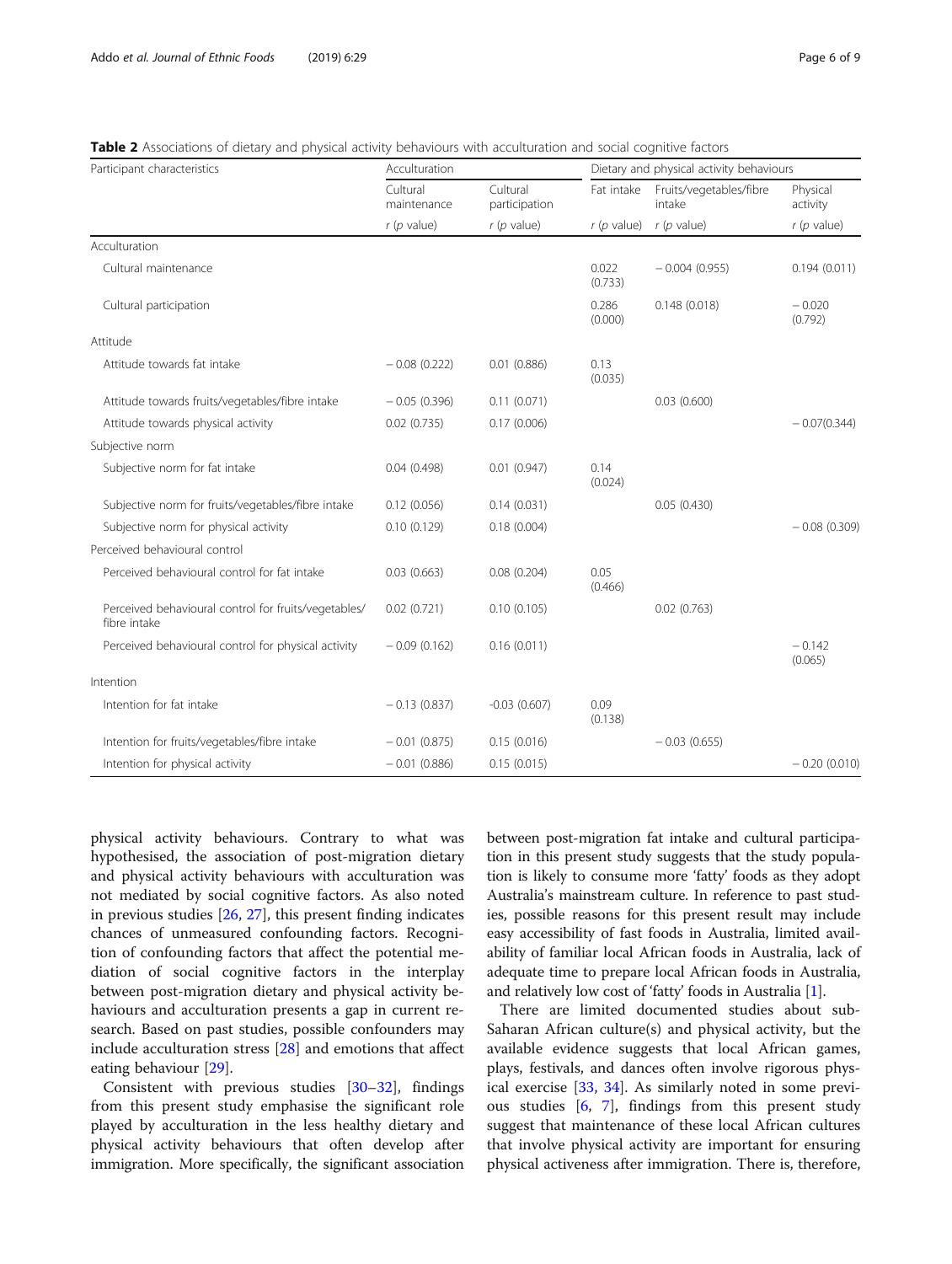<span id="page-6-0"></span>Table 3 Hierarchical linear regression for dietary and physical activity behaviours by acculturation and social cognitive factors

| Step                          | Fat intake $(N = 253)$ |      |            | Fruits/vegetables/fibre intake ( $N = 253$ ) |         |          |         | Physical activity ( $N = 170$ ) |          |  |
|-------------------------------|------------------------|------|------------|----------------------------------------------|---------|----------|---------|---------------------------------|----------|--|
|                               | β                      |      | p          | β                                            | t       | р        | β       | t                               | р        |  |
| 1. Acculturation              |                        |      |            |                                              |         |          |         |                                 |          |  |
| Cultural maintenance          | 0.01                   | 0.07 | 0.954      | $-0.01$                                      | $-0.20$ | 0.840    | 0.20    | 2.57                            | $0.011*$ |  |
| Cultural participation        | 0.29                   | 4.71 | $0.000***$ | 0.15                                         | 2.37    | $0.018*$ | $-0.03$ | $-0.42$                         | 0.672    |  |
| $R^2$                         | 0.08                   |      |            | 0.02                                         |         |          | 0.04    |                                 |          |  |
| $\mathit{R}^2$ change         | 0.08                   |      |            | 0.02                                         |         |          | 0.04    |                                 |          |  |
| $F_{change}$                  | $11.14***$             |      |            | 2.82                                         |         |          | $3.35*$ |                                 |          |  |
| 2. Social cognitive factors   |                        |      |            |                                              |         |          |         |                                 |          |  |
| Attitude                      | 0.12                   | 2.00 | $0.040*$   | 0.03                                         | 0.46    | 0.646    | $-0.02$ | $-0.28$                         | 0.776    |  |
| Subjective norm               | 0.12                   | 1.93 | 0.055      | 0.04                                         | 0.62    | 0.534    | $-0.04$ | $-0.55$                         | 0.585    |  |
| Perceived behavioural control | 0.02                   | 0.23 | 0.773      | 0.02                                         | 0.22    | 0.829    | $-0.09$ | $-1.13$                         | 0.262    |  |
| Intention                     | 0.05                   | 0.72 | 0.476      | $-0.07$                                      | $-1.05$ | 0.296    | $-0.17$ | $-2.08$                         | $0.039*$ |  |
| $R^2$                         | 0.12                   |      |            | 0.03                                         |         |          | 0.09    |                                 |          |  |
| $R^2$ change                  | 0.04                   |      |            | 0.01                                         |         |          | 0.05    |                                 |          |  |
| $F_{change}$                  | $2.67*$                |      |            | 1.16                                         |         |          | $2.10*$ |                                 |          |  |

 $*p < 0.05$ ,  $**p < 0.01$ ,  $***p < 0.001$ 

a need to promote commonly neglected African cultures that involve physical exercise in this population.

Although the social cognitive factors did not play a significant mediational role in the interplay between the dietary and physical activity behaviours and acculturation, there seems to be some evidence that social cognitive factors contribute to variations in the behaviours. In particular, the significant effect of attitude on post-migration fat intake suggests the presence of unique beliefs about fat intake among participants as attitude is theoretically recognised as a function of a person's behavioural beliefs [[35\]](#page-8-0). In line with a past study [\[36\]](#page-8-0), high fat intake in Australia may be participants' response to a previously limited accessibility of cheap fatty foods in SSA. High fat intake may also be a deliberate attempt to gain more body weight as postmigration weight gain is thought to be evidence of wellbeing in this population [[36\]](#page-8-0).

Furthermore, the significant relationship between post-migration physical activity and intention to exercise indicates that promotion of physical activity in this population may require a deliberate plan. In reference to the intention component of the theory of planned behaviour [[16\]](#page-8-0), developing a plan for physical exercise may however be a function of positive beliefs about the benefits of exercising, support from significant others to exercise, and a self-ability to continue with a planned physical exercise in a course of a discouraging event.

Findings also suggest that associations of postmigration dietary and physical activity behaviours with acculturation and social cognitive factors may be contingent on the type of behaviour under examination. The lack of significant associations of post-migration fruits/ vegetables/fibre intake with both acculturation and the social cognitive factors imply that either less change has occurred after immigration in terms of participants' fruits/vegetables/fibre intake or the significant change that occurred is unrelated to acculturation and the social-cognitive factors. To provide a better understanding of this finding, future studies may need to consider a place-comparative approach that tracks migrants' fruits/ vegetables/fibre intake from their countries of birth to the destination countries.

#### Strengths and limitations

Although several studies have focused on dietary and physical activity behaviours among African migrants in Australia [[1,](#page-7-0) [6,](#page-7-0) [7](#page-7-0)], to the best of our knowledge, this work is among the first to investigate the interplay of post-migration dietary and physical activity behaviours with acculturation and social cognitive factors in this population [\[1](#page-7-0)]. While the present study makes an important contribution to knowledge, a number of limitations cannot be overlooked. Caution should be taken when generalising the findings as participants were conveniently sampled. To reduce this sampling limitation, however, participants were recruited from the two Australian states that host the largest population of African migrants, using a range of recruitment strategies. Additionally, self-report measures were used, and this may have resulted in memory and/or social desirability bias. To reduce chances of any reporting bias, the survey was carefully pre-tested and anonymously administered. Participants were also encouraged to skip questions if they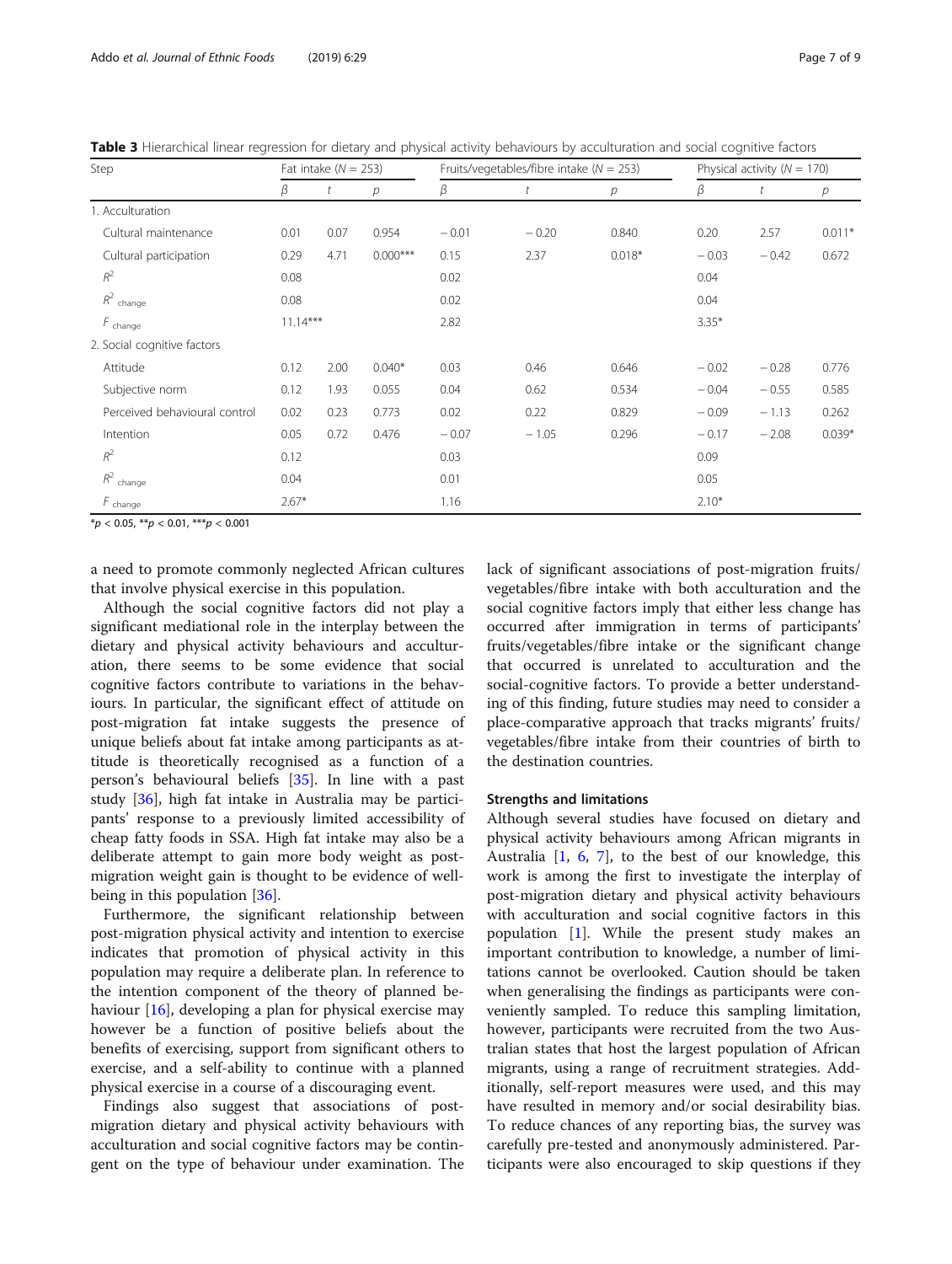<span id="page-7-0"></span>were not sure of the answers. Regarding dietary behaviour, some local African foods may be missing in Block's fat intake and fruits/vegetables/fibre intake measure. However, the measures adopted for this study have been applied to similar populations, are widely accepted, and had undergone validity and reliability checks [[22](#page-8-0), [23](#page-8-0)].

## Implication of findings for health promotion

Research has shown that diet composition and level of physical activity are important modifiable behaviours that can help to reduce the risk of developing weightrelated diseases in several populations [\[37,](#page-8-0) [38](#page-8-0)]. One of the widely recognised and important ways of promoting optimal health across several populations is to encourage control of fat intake [\[39](#page-8-0)]. Based on the present findings that attitude and cultural participation were significantly associated with fat intake, it may be useful for health promoters to encourage participants to develop more positive attitudes of adopting less fatty food options in the Australian food market. Moreover, as maintenance of local African culture(s) was significantly related to physical activity, encouraging a continuation of African cultural practises that involve physical activities after immigration may be important for promoting good health in this population.

## Conclusions

This study has demonstrated that acculturation and social-cognitive factors play important roles in the dietary and physical activity behaviours of Australian residents born in sub-Saharan Africa. Findings from this study encourage an extension of current research towards a more holistic approach that considers the influence of social cognitive factors in explaining the relationship between post-migration dietary and physical activity behaviours and acculturation. However, the disqualification of the social cognitive variables as mediators in the interplay between post-migration dietary and physical activity behaviours and acculturation suggests that research of additional variables is needed to provide a better understanding of the processes leading to the behaviours.

## Abbreviations

GPAQ: Global Physical Activity Questionnaire; NCD: Non-communicable diseases; NHMRC: National Health and Medical Research Council; NSW: New South Wales; SD: Standard deviation; SSA: Sub-Saharan Africa; UNSW: University of New South Wales; VIA: Vancouver Index of Acculturation; WHO: World Health Organization

#### Acknowledgements

The authors of this paper would like to thank all representatives of the supporting bodies (especially gatekeepers of the religious and community organisations) who assisted with the study advertisement. We also extend our gratitude to all participants for spending time on this study. The authors of this paper acknowledge receipt of funding from the Faculty of Arts and Social Sciences in the University of New South Wales.

#### Authors' contributions

IYA conceived the topic; IYA designed the methods; LB, ADA, and JW contributed to designing the methods; IYA collected the data; LB, ADA, JW supervised the data collection; IYA analysed the data; IYA and JW interpreted the data; and LB and ADA critiqued the final work. All authors read and approved the final manuscript.

#### Funding

This work was financially supported by the Faculty of Arts and Social Sciences in the University of New South Wales.

#### Availability of data and materials

The data supporting this study have been deposited in the OneDrive system of the University of New South Wales. Interested persons might require permission to access the data.

#### Ethics approval and consent to participate

Ethics approval (Reference Number: HC17018) was received from the Human Research Ethics Committee of the University of New South Wales (UNSW Sydney). The study was conducted in accordance with the National Health and Medical Research Council's (NHMRC) National Statement on Ethical Conduct in Human Research. Anonymity, privacy, and confidentiality were also ensured during data collection, storage, and reporting.

#### Competing interests

The authors declare that they have no competing interests.

#### Author details

<sup>1</sup> Centre for Social Research in Health, Faculty of Arts and Social Sciences, University of New South Wales, Sydney 2052, Australia. <sup>2</sup>School of Public Health and Community Medicine, University of New South Wales, Sydney 2052, Australia. <sup>3</sup>Present Address: Department of Interdisciplinary Social Science, Utrecht University, Utrecht, Netherlands.

#### Received: 20 August 2019 Accepted: 10 December 2019 Published online: 21 December 2019

#### References

- 1. Renzaho AMN, Burns C. Post-migration food habits of sub-Saharan African migrants in Victoria: a cross-sectional study. Nutr Diet. 2006;63(2):91–102.
- 2. Holmboe-Ottesen G, Wandel M. Changes in dietary habits after migration and consequences for health: a focus on South Asians in Europe. Food nutr res. 2012;56. <https://doi.org/10.3402/fnr.v56i0.18891>.
- 3. Alyousif Z, Mathews AE. Impact of migration on diet, physical activity, and body weight among international students moving from the gulf countries to the United States. Case Reports Journal. 2018;2(1):1–4.
- 4. Greenberg H, Deckelbaum RJ. Diet and non-communicable diseases: an urgent need for new paradigms. In: Eggersdorfer MK, Kraemer KB, Cordaro JBM, VA , Fanzo JB, MD) , Gibney MD, Kennedy EB, MA) , et al., editors. Good Nutrition: Perspectives for the 21st Century. Section 2: Nutrition, Health and Economic Status. Basel, Karger 2016. p. 105-118.
- 5. Western Melbourne Regional Development Australia. African Australian Health in the West 2014. Available from: [http://www.health.vic.gov.au/](http://www.health.vic.gov.au/healthvictoria/nov13/harvest.htm) [healthvictoria/nov13/harvest.htm.](http://www.health.vic.gov.au/healthvictoria/nov13/harvest.htm) Accessed 13 Nov 2016.
- 6. Ibe-Lamberts KD. Exploring cultural perspectives of physical activity among transnational African immigrants. Champaign and Urbana: University of Illinois at Urbana-Champaign; 2016.
- 7. Renzaho AMN, Swinburn B, Burns C. Maintenance of traditional cultural orientation is associated with lower rates of obesity and sedentary behaviours among African migrant children to Australia. Int J Obes (Lond). 2008;32(4):594–600.
- 8. Berry. Immigration, acculturation, and adaptation. Applied Psychology: An International Review. 1997;46(1):5–68.
- 9. Nguyen AMD, Benet-Martinez V. Biculturalism unpacked: components, measurement, individual differences, and outcomes. Soc Pers Psychol Compass. 2007;1(1):101–14.
- 10. Magana JR, dela Rocha O, Amsel J, Magana HA, Fernandez MI, Rulnick S. Revisiting the dimensions of acculturation: Cultural theory and psychometric practice. Hispanic J Behav Sci 1996;18(4):444-468.